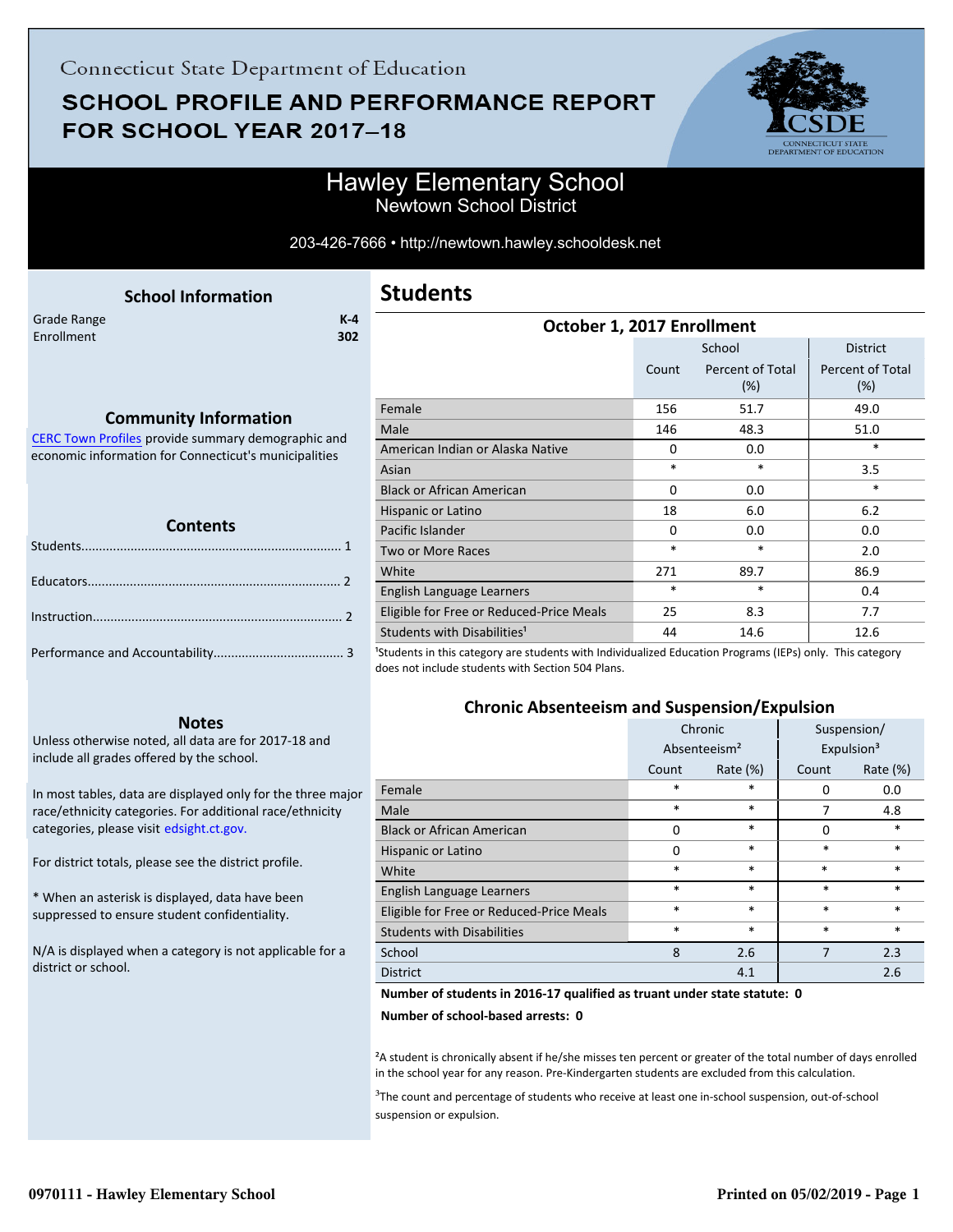# School Profile and Performance Report for School Year 2017-18 Hawley Elementary School Newtown School District

### **Educators**

| Full-Time Equivalent (FTE) <sup>1</sup> Staff |  |
|-----------------------------------------------|--|
|-----------------------------------------------|--|

|                                                           | <b>FTE</b> |
|-----------------------------------------------------------|------------|
| <b>General Education</b>                                  |            |
| <b>Teachers and Instructors</b>                           | 19.7       |
| Paraprofessional Instructional Assistants                 | 5.6        |
| <b>Special Education</b>                                  |            |
| <b>Teachers and Instructors</b>                           | 3.0        |
| Paraprofessional Instructional Assistants                 | 6.6        |
| <b>Administrators, Coordinators and Department Chairs</b> |            |
| School Level                                              | 2.0        |
| Library/Media                                             |            |
| Specialists (Certified)                                   | 1.0        |
| <b>Support Staff</b>                                      | 0.6        |
| Instructional Specialists Who Support Teachers            | 3.0        |
| Counselors, Social Workers and School Psychologists       | 1.0        |
| <b>School Nurses</b>                                      | 1.2        |
| Other Staff Providing Non-Instructional Services/Support  | 11.7       |

| <b>Educators by Race/Ethnicity</b>         |       |                         |                         |  |  |
|--------------------------------------------|-------|-------------------------|-------------------------|--|--|
|                                            |       | School                  | <b>District</b>         |  |  |
|                                            | Count | Percent of Total<br>(%) | Percent of Total<br>(%) |  |  |
| American Indian or Alaska<br><b>Native</b> | 0     | 0.0                     | 0.2                     |  |  |
| Asian                                      | 0     | 0.0                     | 1.4                     |  |  |
| <b>Black or African American</b>           | 0     | 0.0                     | 0.2                     |  |  |
| Hispanic or Latino                         | 1     | 2.9                     | 0.9                     |  |  |
| Pacific Islander                           | O     | 0.0                     | 0.0                     |  |  |
| Two or More Races                          | 0     | 0.0                     | 0.0                     |  |  |
| White                                      | 34    | 97.1                    | 97.2                    |  |  |

#### **Classroom Teacher Attendance, 2016-17**

|                                             | School | District |
|---------------------------------------------|--------|----------|
| Average # of FTE Days Absent Due to Illness | 9.4    | 9.2      |
| or Personal Time                            |        |          |

<sup>1</sup>In the full-time equivalent count, staff members working part-time in the school are counted as a fraction of full-time. For example, a teacher who works half-time in a school contributes 0.50 to the school's staff count.

## **Instruction and Resources**

|                                       | <b>School Schedule</b> |                                  |          |
|---------------------------------------|------------------------|----------------------------------|----------|
| Days of Instruction                   | 181                    | <b>School Hours for Students</b> |          |
| <b>Hours of Instruction Per Year</b>  |                        | <b>Start Time</b>                | 09:05 AM |
| Grades 1-12 and Full-Day Kindergarten | 980                    | End Time                         | 03:37 PM |
| Half/Extended Day Kindergarten        | N/A                    |                                  |          |

### **Students with Disabilities Who Spend 79.1 to**

### 100 Percent of Time with Nondisabled Peers<sup>3</sup>

|                                | Count  | Rate (%) |
|--------------------------------|--------|----------|
| Autism                         | $\ast$ | ×        |
| <b>Emotional Disturbance</b>   | $\ast$ | *        |
| <b>Intellectual Disability</b> | N/A    | N/A      |
| Learning Disability            | ٩      | $\ast$   |
| Other Health Impairment        | $\ast$ | $\ast$   |
| <b>Other Disabilities</b>      | 0      | 0.O      |
| Speech/Language Impairment     | 7      | $\ast$   |
| School                         | 27     | 75.0     |
| <b>District</b>                |        | 74.1     |
|                                |        |          |

³Ages 6-21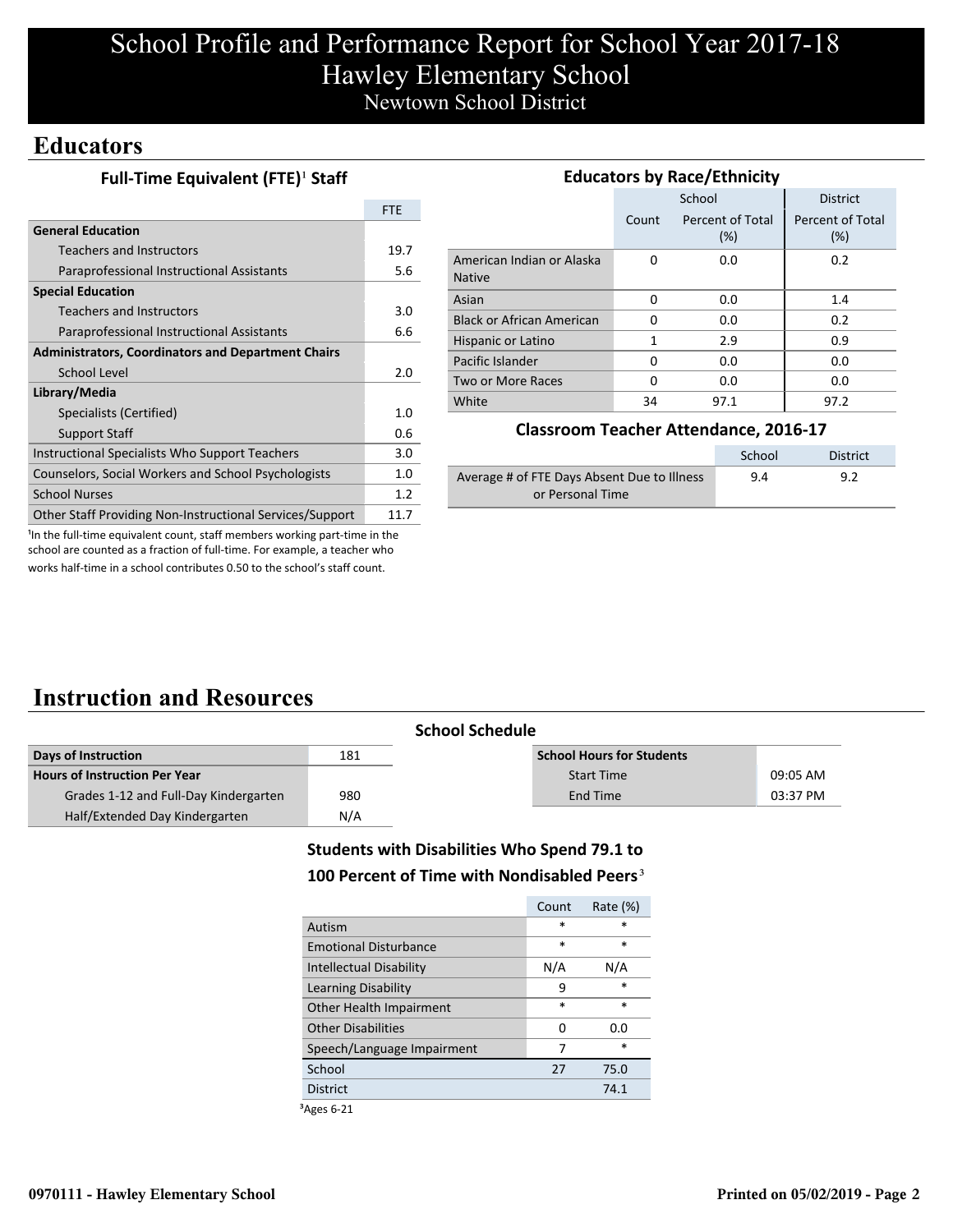## School Profile and Performance Report for School Year 2017-18 Hawley Elementary School Newtown School District

## **Performance and Accountability**

#### **School Performance Index (SPI)**

A School Performance Index (SPI) is the average performance of students in a subject area (i.e., ELA, Mathematics or Science) on the state summative assessments.The SPI ranges from 0-100. An SPI is reported for all students tested in a school and for students in each individual student group. Connecticut's ultimate target for an SPI is 75. The USDOE approved Connecticut's waiver request related to statewide student assessment in science. As a result, in spring 2018, the Connecticut State Department of Education administered a NGSS Assessment Field Test for both science standard and alternate assessments. Therefore, no science data appear in the table below.

|                                              | <b>English Language Arts(ELA)</b> |            | Math     |            |
|----------------------------------------------|-----------------------------------|------------|----------|------------|
|                                              | Count                             | <b>SPI</b> | Count    | <b>SPI</b> |
| American Indian or Alaska Native             | 0                                 | N/A        | 0        | N/A        |
| Asian                                        | 0                                 | N/A        | 0        | N/A        |
| <b>Black or African American</b>             | $\Omega$                          | N/A        | $\Omega$ | N/A        |
| Hispanic or Latino                           | $\ast$                            | $\ast$     | $\ast$   | $\ast$     |
| Native Hawaiian or Other Pacific Islander    | 0                                 | N/A        | 0        | N/A        |
| Two or More Races                            | $\ast$                            | $\ast$     | $\ast$   | *          |
| White                                        | 119                               | 81.7       | 119      | 79.5       |
| English Language Learners                    | $\Omega$                          | N/A        | $\Omega$ | N/A        |
| Non-English Language Learners                | 125                               | 81.2       | 125      | 79.2       |
| Eligible for Free or Reduced-Price Meals     | 9                                 | *          | 9        | *          |
| Not Eligible for Free or Reduced-Price Meals | 116                               | 81.4       | 116      | 79.8       |
| <b>Students with Disabilities</b>            | 16                                | $\ast$     | 16       | *          |
| <b>Students without Disabilities</b>         | 109                               | 83.2       | 109      | 81.2       |
| <b>High Needs</b>                            | 23                                | 72.4       | 23       | 69.1       |
| Non-High Needs                               | 102                               | 83.2       | 102      | 81.4       |
| School                                       | 125                               | 81.2       | 125      | 79.2       |

### **National Assessment of Educational Progress (NAEP): Percent At or Above Proficient**<sup>1</sup>

|                        | <b>NAEP 2017</b> | <b>NAEP 2013</b> |          |
|------------------------|------------------|------------------|----------|
| <b>READING</b>         | Grade 4          | Grade 8          | Grade 12 |
| Connecticut            | 43%              | 44%              | 50%      |
| <b>National Public</b> | 35%              | 35%              | 36%      |
| <b>MATH</b>            | Grade 4          | Grade 8          | Grade 12 |
| Connecticut            | 40%              | 36%              | 32%      |
| <b>National Public</b> | 40%              | 33%              | 25%      |

<sup>1</sup>NAEP is often called the "Nation's Report Card." It is sponsored by the U.S. Department of Education. This table compares Connecticut's performance to that of national public school students. Performance standards for state assessments and NAEP are set independently. Therefore, one should not expect performance results to be the same [across Smarter Balanced and NAEP. Instead, NAEP results are meant to](https://portal.ct.gov/-/media/SDE/Student-Assessment/NAEP/report-card_NAEP-2017.pdf?la=en) complement other state assessment data. To view student subgroup performance on NAEP, click here.

### **Physical Fitness Tests: Students Reaching Health Standard**²

|                      | Percent of Students by Grade <sup>3</sup> (%) |      |      |           | <b>All Tested Grades</b> |          |
|----------------------|-----------------------------------------------|------|------|-----------|--------------------------|----------|
|                      | 4                                             | 6    | 8    | <b>HS</b> | Count                    | Rate (%) |
| Sit & Reach          | 89.4                                          | N/A  | N/A  | N/A       | 66                       | 89.4     |
| Curl Up              | 98.5                                          | N/A  | N/A  | N/A       | 66                       | 98.5     |
| Push Up              | 81.8                                          | N/A  | N/A  | N/A       | 66                       | 81.8     |
| Mile Run/PACER       | 81.8                                          | N/A  | N/A  | N/A       | 66                       | 81.8     |
| All Tests - School   | 68.2                                          | N/A  | N/A  | N/A       | 66                       | 68.2     |
| All Tests - District | 71.7                                          | 57.6 | 54.6 | 69.4      |                          | 63.2     |

 $2$ The Connecticut Physical Fitness Assessment (CPFA) is administered to all students in Grades 4, 6, 8 and 10. The health-related fitness scores gathered through the CPFA should be used to educate and motivate children and their families to increase physical activity and develop lifetime fitness habits.

 $3$ Only students assessed in all four areas are included in this calculation.